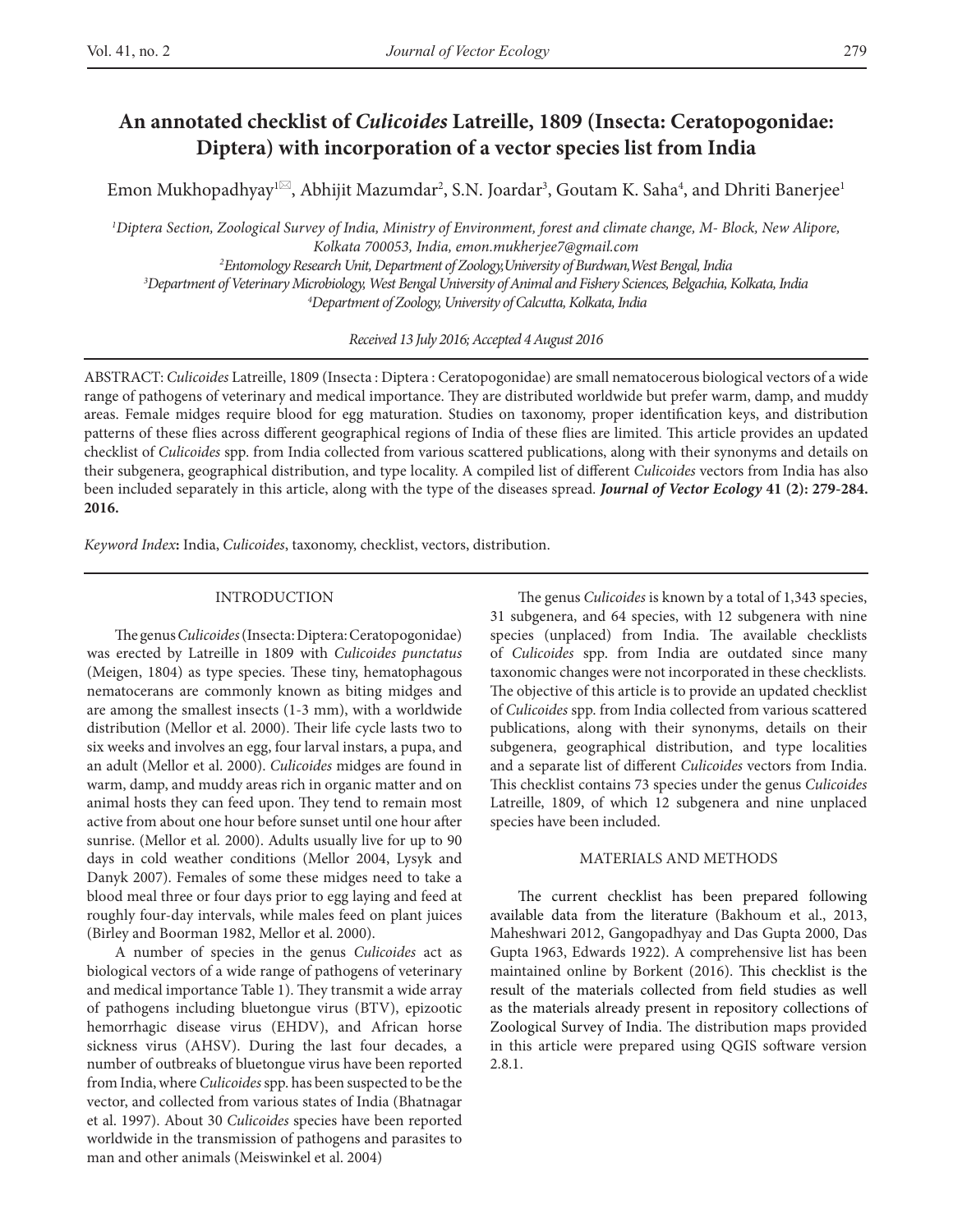Table 1. A list of *Culicoides* vectors from India along with the diseases spread.

| Species                                                         | Distribution                                                                 | <b>Diseases</b>                                                          |
|-----------------------------------------------------------------|------------------------------------------------------------------------------|--------------------------------------------------------------------------|
| Culicoides (Avaritia) actoni Smith, 1929                        | Assam, Arunachal Pradesh,<br>Bihar, Kerala, West Bengal                      | Cattle filaria, Bluetongue disease                                       |
| Culicoides (Avaritia) bolitinos Meiswinkel, 1989                | Tamil Nadu                                                                   | Bluetongue disease                                                       |
| Culicoides (Avaritia) brevitarsis Kieffer, 1917                 | West Bengal                                                                  | Bluetongue disease, Akabane<br>disease                                   |
| Culicoides (Avaritia) definitus Sen and Das Gupta,<br>1959      | West Bengal                                                                  | Bluetongue disease                                                       |
| Culicoides (Avaritia) dumdumi Sen and Das Gupta,<br>1959        | West Bengal                                                                  | Bluetongue disease                                                       |
| Culicoides (Avaritia) fulvus Sen and Das Gupta, 1959            | West Bengal                                                                  | Blue tongue disease                                                      |
| Culicoides (Avaritia) imicola Kieffer, 1913                     | West Bengal                                                                  | Bluetongue disease                                                       |
| Culicoides (Avaritia) orientalis Macfie, 1932                   | Karnataka, Sikkim, West Bengal                                               | Bluetongue disease                                                       |
| Culicoides (Hoffmania) peregrinus Kieffer, 1910                 | Assam, Orissa, West Bengal                                                   | Bluetongue disease                                                       |
| Culicoides (Meijerehelea) arakawai (Arakawa, 1910)              | Assam                                                                        | Fowl pox disease                                                         |
| Culicoides (Remmia) oxystoma<br>Kieffer, 1910                   | Assam, Maharastra, Bihar,<br>Orissa, Himachal Pradesh,<br><b>West Bengal</b> | Cattle filaria, Akabane disease,<br>Aino disease,<br>Blue tongue disease |
| Culicoides (Remmia)schultzei Enderlein,1908                     | Tamil Nadu, West Bengal                                                      | Bluetongue disease                                                       |
| Culicoides (Trithecoides) palpifer Das Gupta and<br>Ghosh, 1956 | Assam, West Bengal                                                           | Bluetongue disease                                                       |

Order Diptera Suborder Nematocera Superfamily Chironomoidea Family Ceratopogonidae Subfamily Ceratopogoninae

# **Genus** *Culicoides* **Latreille 1809**

- Ø **Subgenus** *Avaritia* Fox,1955
- *1. Culicoides (Avaritia) actoni* Smith, 1929. The species was first recorded in the northeastern region of Burnihat (Assam), which was placed as the holotype. Later, the species was found to be distributed in the states of Andhra Pradesh (Chittoor; Prakasam), Arunachal Pradesh, Bihar, Karnataka, Kerala, and Maharashtra (Marathwada). *Culicoides impercuptus* Das Gupta, 1962 has been placed as a junior synonym of *C. actoni* by Dyce and Wirth (1983).
- *2. Culicoides (Avaritia) annandalei* Majumdar and Das Gupta, in Gangopadhyay and Das Gupta (2000). A female was first recorded from Rhenock (Sikkim) at an altitude of 3,500 m from sea level in September, 1968 which was placed as the holotype. It was named after Dr. N. Annandale.
- *3. Culicoides (Avaritia) autumnalis* Sen and Das Gupta, 1959. Three male specimens were recorded by Sen

and Das Gupta from Dumdum (North 24 Parganas: West Bengal) in September, 1957. One was placed as holotype and other two as paratypes.

- *4. Culicoides (Avaritia) bolitinos* Meiswinkel, 1989. The species was originally recorded from South Africa. It was found in the southern state of Tamil Nadu in India (Illango, 2006).
- *5. Culicoides (Avaritia) boophagus* Macfie, 1937. The details on type specimens are not available. The species was recorded from Kerala in India.
- *6. Culicoides (Avaritia) brevitarsis* Kieffer, 1917. The species was originally recorded from Baguihati area (Kolkata: India). The species is also distributed in Karnataka (Bidar: Kamthana), Tamil Nadu,West Bengal (North 24 Parganas:Dumdum). *C. superfulvus* Das Gupta, 1962 was placed as the junior synonym of *C. brevitarsis.*
- *7. Culicoides (Avaritia) certus* Das Gupta, 1962. The species was originally recorded from Hastings near Kidderpore Bridge (Kolkata, West Bengal).
- *8. Culicoides (Avaritia) definitus* Sen and Das Gupta, 1959. In October, 1957, a female specimen was collected by Dr.S.K.Dasgupta from Dumdum area (North 24 Parganas, West Bengal) which was placed as the holotype.
- *9. Culicoides (Avaritia) dumdumi* Sen and Das Gupta,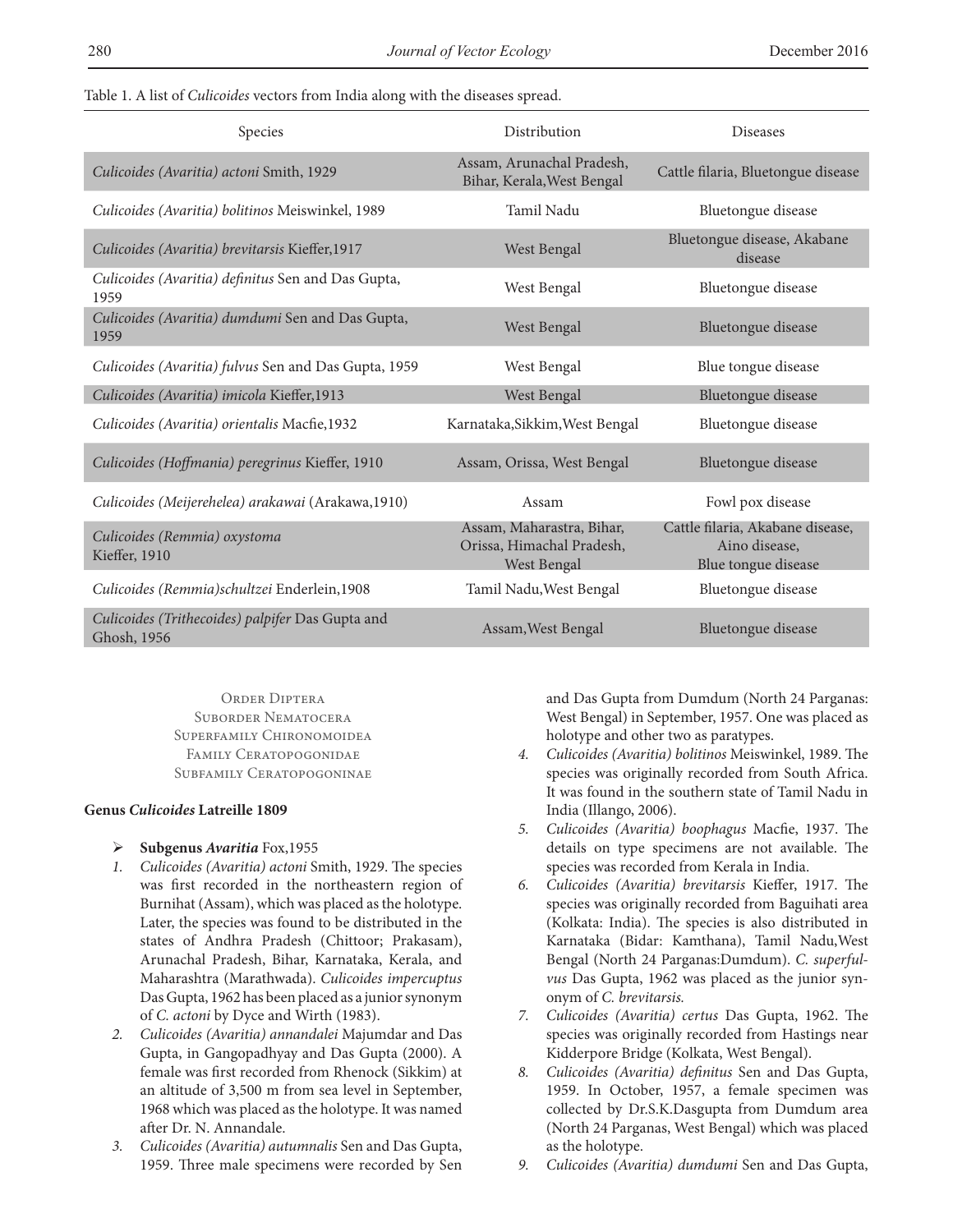1959. In August, 1957, one male specimen was collected by Dr. S.K. Das Gupta from Dumdum area (North 24 Parganas) which was placed as the holotype. The species has also been collected from Baguihati (Kolkata, West Bengal).

- *10. Culicoides (Avaritia) fulvus* Sen and Das Gupta, 1959. In September, 1957, one male specimen was recorded from Dumdum area (North 24 Parganas, West Bengal) by Dr. S. K. Das Gupta which was placed as the holotype. It has also been recorded from Baguihati (Kolkata, West Bengal) and southern parts of India like Tamil Nadu.
- *11. Culicoides (Avaritia) himalayae* Kieffer, 1911. Both sexes were recorded originally from Kurseong (Darjeeling, West Bengal). The species is also recorded from the northeastern state of Sikkim.
- *12. Culicoides (Avaritia) imicola* Kieffer, 1913.Originally a female was recorded in Kenya and preserved in Paris. In India, the species is distributed in the states of Karnataka (Bidar: Kamthana), Kerala, Maharashtra (Marathwada), Tamil Nadu, West Bengal. *C. minutus* Sen and Das Gupta, 1959 distributed in West Bengal (North 24 Parganas, Dumdum; Hooghly, Chinsura; Kolkata, Hastings) *C. pseudoturgidus* Das Gupta, 1962 distributed in West Bengal (Kolkata: Thakurpukur; North 24 Parganas, Dumdum) have been placed as junior synonyms of *C. imicola.*
- *13. Culicoides (Avaritia) inexploratus* Sen and Das Gupta, 1959. In July, 1956 one male was recorded from the Dumdum area (North 24 Parganas, West Bengal) by Dr. S.K. Das Gupta was placed as the holotype.
- *14. Culicoides (Avaritia) jacobsoni* Macfie, 1934. Originally a male was recorded from the islands of Sumatra. The species is recorded from the southern states of India near Kerala.
- *15. Culicoides (Avaritia) molestior* Kieffer, 1911. The species is originally recorded from the outskirts of Kolkata (West Bengal). *C. molestus* Kieffer, 1910 and *C. iniquus* Sen and Das Gupta, 1958 have been placed as junior synonyms of *C. molestior*.
- *16. Culicoides (Avaritia) odiosus* Kieffer, 1910. A female was originally recorded from the outskirts of Kolkata (West Bengal). The species is also recorded from Kurseong (Darjeeling, West Bengal).
- *17. Culicoides (Avaritia) orientalis* Macfie, 1932. Both sexes were originally recorded from Malaya, Java, and India were placed as syntypes. In India, first records were from Bombay Presidency (Mysore) and Dharwar in Karnataka. *C. nayabazari* Das Gupta, 1963 recorded from Nayabazar area in Sikkim has been placed as a junior synonym of *C. orientalis.*
- *18. Culicoides (Avaritia) sikkimensis* Das Gupta, 1963. In September, 1960, a male was first recorded from the Nayabazar area in Sikkim which was placed as the holotype.

### Ø **Subgenus** *Beltranmyia* **Vargas 1953**

- *19. Culicoides (Beltranmyia) circumscriptus* Kieffer, 1918. The species was originally recorded from Tunisia. It is also recorded from the southern state of Karnataka (Bidar: Kamthana) in India.
- *20. Culicoides (Beltranmyia) magnificus* Sen and Das Gupta, 1959. In November, 1956, two females were collected by Dr. S. K. Dasgupta from the outskirts of Kolkata (West Bengal), which were placed as holotypes.

# Ø **Subgenus Diphaomyia** Vargas, 1960

- *21. Culicoides (Diphaomyia) azerbajdzhanicus*  Dzhafarov, 1962. The species was originally recorded from Azerbaijan. In India, the species is recorded from the south near Bidar (Karnataka).
- *22. Culicoides (Diphaomyia) baueri* Hoffman, 1925. The species was originally recorded from Maryland, U.S.A. In India, the species was recorded from the Kolkata area (West Bengal).
- *23. Culicoides (Diphaomyia) causeyi* Majumdar and Das Gupta, in Gangopadhyay and Das Gupta (2000). In April, 2006, females were recorded from Kalyani (Nadia, West Bengal) by Dr. U. Majumdar.
- *24. Culicoides (Diphaomyia) clavipalpis* Mukerji, 1931. In August, 1957, a female was recorded from Dumdum area (North 24 Parganas,West Bengal). The species was also recorded from the states of Bihar, Kerala, Rajasthan (Jodhpur), Tamil Nadu, and West Benga (Kolkata; Habra). *C*. *candidus* Sen and Das Gupta, 1959 was placed as a junior synonym of *C. clavipalpis*.
- *25. Culicoides (Diphaomyia) distinctus* Sen and Das Gupta, 1959. In August, 1957, both sexes were originally recorded by Dr S.K. Dasgupta from Dumdum area (North 24 Parganas: West Bengal). This species has also been recorded from the southern part of India in Kerala.
- *26. Culicoides (Diphaomyia) huffi* Causey, 1938. Originally, a male was recorded from Bangkok in Thailand. In India, the species is distributed in Karnataka, Kerala, Orissa, Tamil Nadu, and West Bengal (North 24 Parganas, Habra).
- *27. Culicoides (Diphaomyia) mukerjii* Majumdar and Das Gupta, in Gangopadhyay and Das Gupta (2000). In May, 1967, one female specimen was recorded from Habra (North 24 Parganas: West Bengal) and was placed as the holotype. The species is also distributed in West Bengal (Burdwan; Darjeeling, Siliguri; Nadia, Kalyani; Gobardanga, Itachuna).
- *28. Culicoides(Diphaomyia) punctatus* (Meigen), 1804. The type specimen of the genus *Culicoides* was originally recorded from Europe. In India, the species is found to be distributed in the state of West Bengal.
- *29. Culicoides (Diphaomyia) soleamaculatus* Nandi and Mazumdar, 2014. In June, 1967, a female was collected by Dr. S.K. Das Gupta from Habra (North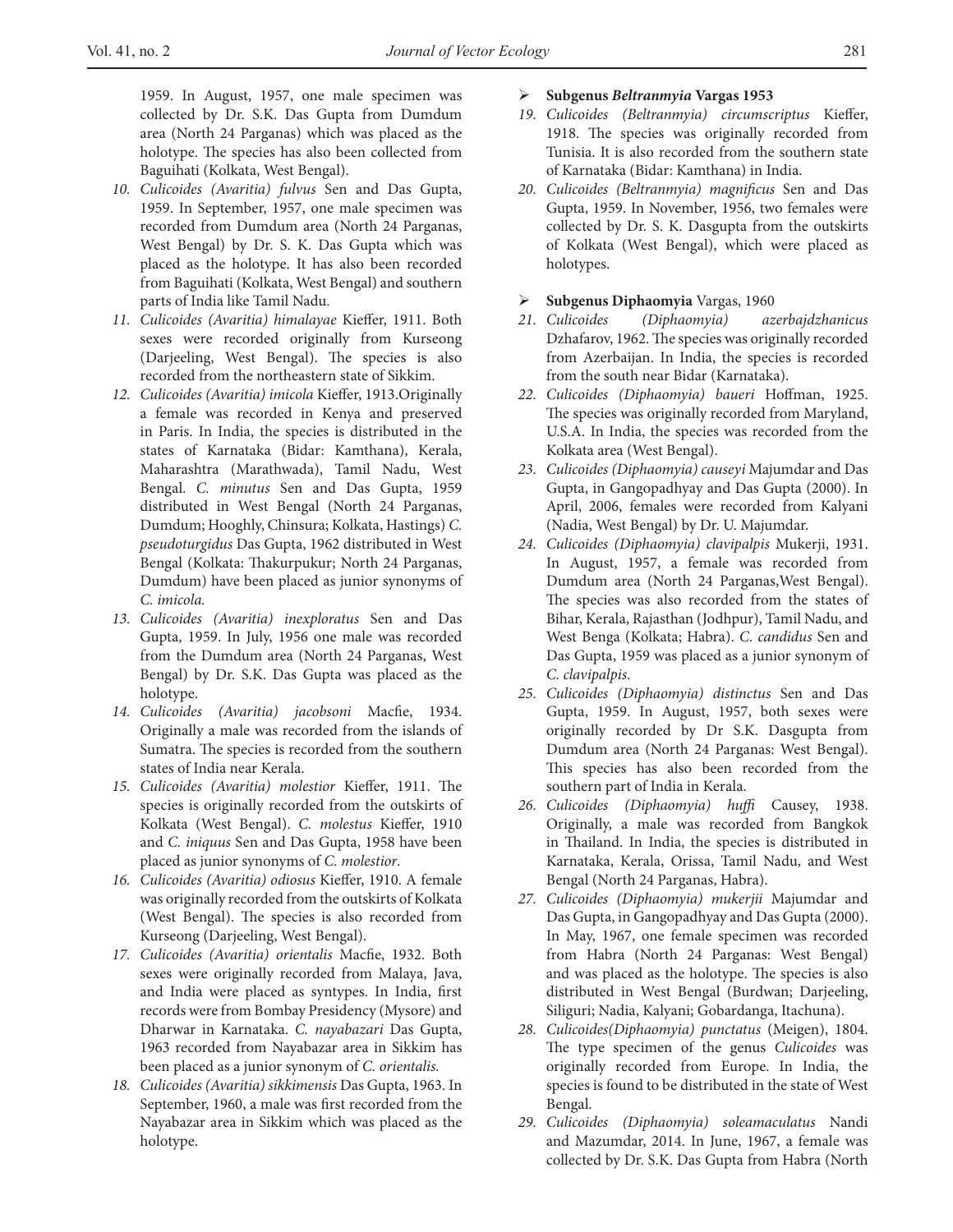24 Parganas: West Bengal) and was placed as the holotype. The species is also distributed in Bihar (Dehri-on-sone), Jharkhand, West Bengal (Bankura; Burdwan: Raniganj; Hooghly: Chinsura; Kolkata: Diamond Harbour; Purulia).

### Ø **Subgenus** *Haemophoructus* **Macfie, 1925**

*30. Culicoides (Haemophoructus) rariradialis* Das Gupta, 1963. In September, 1960, a female was collected by Dr. S. K. Dasgupta in the Nayabazar area (Sikkim).

### Ø **Subgenus** *Hoffmania* Fox 1948

- *31. Culicoides (Hoffmania) indianus* Macfie, 1932. Five females and three males are recorded as syntypes by R. Newstead and distributed in the states of Karnataka (Dharwar; Mysore, Bombay Presidency) and Tamil Nadu.
- *32. Culicoides (Hoffmania) innoxius* Sen and Das Gupta, 1959. In November, 1955, one female was collected by Dr. S.K. Das Gupta from Thakurpukur area in Kolkata (West Bengal) which was placed as the holotype. The species is also distributed in the states of Andhra Pradesh (Chittoor and Prakasam), West Bengal (Kolkata, Thakurpukur; Howrah, Amta; North 24 Parganas, Dumdum).
- *33. Culicoides (Hoffmania) isoregalis* Majumdar and Das Gupta, in Majumdar et al. (1997). In June, 1968, one male specimen was collected by Dr. P.P. Choudhuri from the Darjeeling Government College campus (Darjeeling, West Bengal), which was placed as the holotype.
- *34. Culicoides (Hoffmania) neoregalis* Majumdar and Das Gupta, in Majumdar et al. (1997). In September, 1968, one male and one female were collected by Dr. S.K. Das Gupta near Darjeeling Government College campus (Darjeeling, West Bengal) which is placed as the holotype.
- *35. Culicoides (Hoffmania) paraliui* Das Gupta, 1962. The species was originally recorded from Dumdum (North 24 Parganas, West Bengal).
- *36. Culicoides (Hoffmania) pararegalis* Majumdar and Das Gupta, in Majumdar et al. 1997. In July, 1968, Dr. S.K. Das Gupta described one female species from Darjeeling Government College campus (Darjeeling, West Bengal), which is placed as the holotype.
- *37. Culicoides (Hoffmania) peregrinus* Kieffer, 1910. A female was originally recorded from the coast of Puri (Orissa) which is placed as the holotype. It is also recorded from the states of Andhra Pradesh (Chittoor and Prakasam), Assam, Karnataka, Maharastra (Marathwada), Orissa Coast (Puri), Tamil Nadu, West Bengal (Birbhum, Bolpur; Kolkata; Medinipur, Jhargram). *C. assamensis* Smith and Swaminath, 1932 has been placed as a junior synonym of *C. peregrinus.*
- *38. Culicoides (Hoffmania) proximus* Nandi and

Mazumdar, 2013. In August, 1966, one male specimen was collected by Dr. U. Majumdar from Habra (North 24 Parganas: West Bengal). The species is found from Kolkata (Gobordanga).

- *39. Culicoides (Hoffmania) pseudoregalis* Majumdar and Das Gupta, 1997. In August, 1968, one female was recorded by S.K. Das Gupta from the Darjeeling Government college campus (Darjeeling: West Bengal) which was placed as the paratype.
- *40. Culicoides (Hoffmania) quasiregalis* Majumdar and Das Gupta, *in* Majumdar et al. 1997. In August, 1968, two females were recorded by Dr. S.K. Das Gupta from the Darjeeling Government College campus (Darjeeling, West Bengal). The species is also found in the Kurseong region (Darjeeling, West Bengal).
- *41. Culicoides (Hoffmania) regalis* Majumdar and Das Gupta, in Majumdar et al. (1997). In September, 1968, three females and three males were collected by Dr. S.K. Dasgupta from Darjeeling Government College (Darjeeling, West Bengal) which were placed as paratypes.
- *42. Culicoides (Hoffmania) subregalis* Majumdar and Das Gupta, in Majumdar et al. (1997). In July, 1978, two males and two females were collected by Dr. S.K. Das Gupta from Darjeeling (West Bengal) and placed as paratypes.

# **Subgenus** *Meijerhelea* **Wirth and Hubert 1961**

- *43. Culicoides (Meijerhelea) arakawai* (Arakawa, 1910). A female was originally described from Japan, which was placed as the lectotype. This species is distributed in different states of India, including Assam (Guwahati;Golaghat), and Karnataka (Bidar, Kamthana). *C. daleki* Smith and Swaminath, 1932 has been described as a junior synonym of *C. arakawai*.
- *44. Culicoides (Meijerhelea) hegneri* Causey, 1938. A female was first recorded from Thailand which was placed as the holotype. The species is found in the state of West Bengal (India).
- *45. Culicoides (Meijerhelea) magnithecalis* Majumdar and Das Gupta, in Gangopadhyay and Das Gupta (2000). The species was originally recorded from the Siliguri College campus (Darjeeling: West Bengal).

# Ø **Subgenus** *Monoculicoides* **Khalaf 1954**

- *46. Culicoides(Monoculicoides) homotomus* Kieffer, 1921. Females were originally recorded from Formosa which were placed as syntypes. The species is distributed in the Indian state of Karnataka (Bidar: Kamthana).
- *47. Culicoides (Monoculicoides) rarus* Das Gupta, 1963. The species was originally recorded from the Nayabazar area in Sikkim.

### Ø **Subgenus** *Oecacta* **Poey,1853**

*48. Culicoides (Oecacta) distinctipalpis* Majumdar and Das Gupta, in Gangopadhyay and Das Gupta (2000).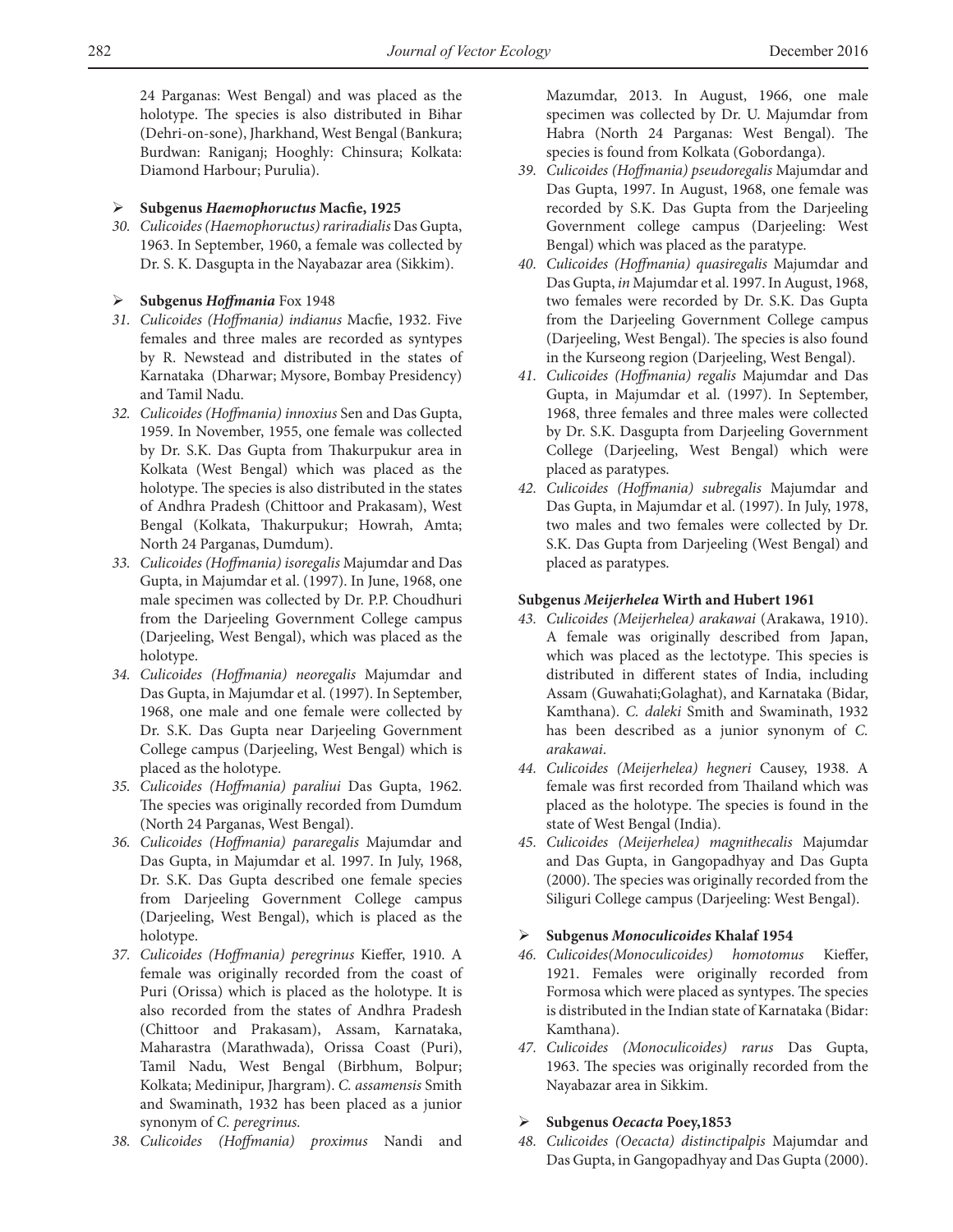The species is recorded from the states of Bihar (Dehri-on-Sone), West Bengal (Burdwan: Raniganj; Darjeeling, Siliguri, Hooghly, Chinsura; Kolkata, Itachuna; North 24 Paganas, Habra).

*49. Culicoides (Oecacta) peliliouensis* Tokunaga, in Tokunaga and Esaki (1936). Females were first recorded from Palau Island in Japan. The species is also distributed in the Indian state of West Bengal (South 24 Parganas, Sagar Islands).

### Ø **Subgenus** *Pontoculicoides* **Remm,1968**

*50. Culicoides (Pontoculicoides) kamrupi* Sen and Das Gupta, 1958. No type specimens were maintained. But the species has been recorded from Assam (Guwahati). *C. albipennis* Smith and Swaminath, 1932 has been placed as a junior synonym of *C. kamrupi.*

# Ø **Subgenus** *Remmia* **Glukhova,1977**

- *51. Culicoides (Remmia) oxystoma* Kieffer, 1910. A female was originally recorded from from the outskirts of Kolkata (West Bengal). The species has also been recorded from the states of Andhra Pradesh (Chittoor and Prakasam), Assam (Golaghat), Bihar (Pusa), Gujarat, Himachal Pradesh (Kullu valley), Karnataka (Bidar: Kamthana), Maharastra (Mumbai), Orissa (Barkuda Island: Chilka, Balugaon: Puri),Tamil Nadu. *C. kiefferi* Patton, 1913, *C. alatus* Das Gupta and Ghosh, 1956, and *C. pattoni* Kieffer, 1921, were placed as a junior synonym of *C. oxystoma.*
- *52. Culicoides (Remmia) schultzei* (Enderlein), 1908. The species was originally recorded from the Thakurpukur area (Kolkata: West Bengal). The species is also distributed in the states of Maharastra (Marathwada), Tamil Nadu (Chennai), West Bengal (Birbhum; Howrah; Medinipur).

# Ø **Subgenus** *Synhelea* **Kieffer,1925**

- *53. Culicoides (Synhelea) similis* Carter, Ingram, and Macfie 1920. The species was originally recorded from the Gold Coast (Africa). It was then recorded from India by Dr. S. K. Dasgupta from West Bengal (North 24 Parganas: Habra: Ashokenagar, Medinipur, Birbhum, Burdwan,Howrah), Jharkhand, Karnataka (Bidar, Kamthana),Tamil Nadu.
- Ø **Subgenus** *Trithecoides* **Wirth and Hubert,1959**
- *54. Culicoides (Trithecoides) anophelis* Edwards, 1922. Females were first recorded from Malaysia which were placed as syntypes. The species was recorded from the Indian states of Andhra Pradesh (Chittoor; Parakasma), Assam (Golaghat), Bihar, Karnataka, Kerala, Madhya Pradesh, Tamil Nadu,West Bengal (Jalpaiguri; Kolkata, Thakurpukur, Gobra,Kestopur; South 24 Parganas, Port Canning; North 24 Parganas: Dumdum).
- *55. Culicoides (Trithecoides) flaviscutatus* Wirth &

Hubert, 1959. In 1948, both sexes were recorded from Borneo in Malaysia. The species is distributed in the Indian states of Assam, Kerala, Maharashtra and West Bengal.

- *56. Culicoides (Trithecoides) forcepifinis* Nandi, Mazumdar and Chaudhuri, 2015. In June, 1968, a female was first recorded by Dr. S.K. Das Gupta from Habra (North 24 Parganas: West Bengal), which was placed as the holotype.
- *57. Culicoides (Trithecoides) inciderus* Nandi, Mazumdar and Chaudhuri, 2015. In April, 1980, a female was recorded by Dr. S.K. Das Gupta from Habra (North 24 Parganas: West Bengal), which was placed as the holotype.
- *58. Culicoides (Trithecoides) inornatithorax* Das Gupta, 1963. In September, 1960, a female was recorded from Nayabazar area in Sikkim, which was placed as the holotype.
- *59. Culicoides (Trithecoides) insolens* Choudhuri and Das Gupta. The species is found to be distributed in the state of West Bengal in India.
- *60. Culicoides (Trithecoides) macfiei* Causey, 1938. In 1933, one male was recorded from Thailand which was placed as the holotype. The species was found in India from Kerala, West Bengal (Medinipur: Jhargram).
- *61. Culicoides (Trithecoides) palpifer* Das Gupta and Ghosh, 1956. In October 1955, Dr. S.K. Das Gupta collected a female from the Thakurpukur area (Kolkata: West Bengal). The species is also recorded from the states of Assam and Karnataka.
- *62. Culicoides (Trithecoides) parararipalpis* Das Gupta, 1963. In September, 1960, a female was recorded from the Nayabazar area in Sikkim.
- *63. Culicoides (Trithecoides) raripalpis* Smith, 1929. According to the literature after Smith, no type specimens were preserved. Females were later recorded from the Burnihat village area in Assam and also from the states of Kerala, Sikkim, and West Bengal.
- *64. Culicoides(Trithecoides) tympanus* Nandi, Mazumdar and Chaudhuri, 2015. In June 1979, a female was collected by Dr. S.K. Das Gupta from Jhargram (Medinipur: West Bengal) which was placed as the holotype.
- Ø **Subgenus unplaced-***Chaetophthalmus* **species group**
- *65. Culicoides ateripes* Nandi and Mazumdar, 2014. The species was originally recorded from the Darjeeling area (West Bengal).
- *66. Culicoides majorinus* Chu, 1977. In June, 1962, one female was recorded from Thailand which was placed as the holotype. The species is found in the Indian state of West Bengal (Darjeeling: Darjeeling: Govt. College).
- *67. Culicoides yadongensis* Chu, 1984. The species was originally recorded from China. It is found